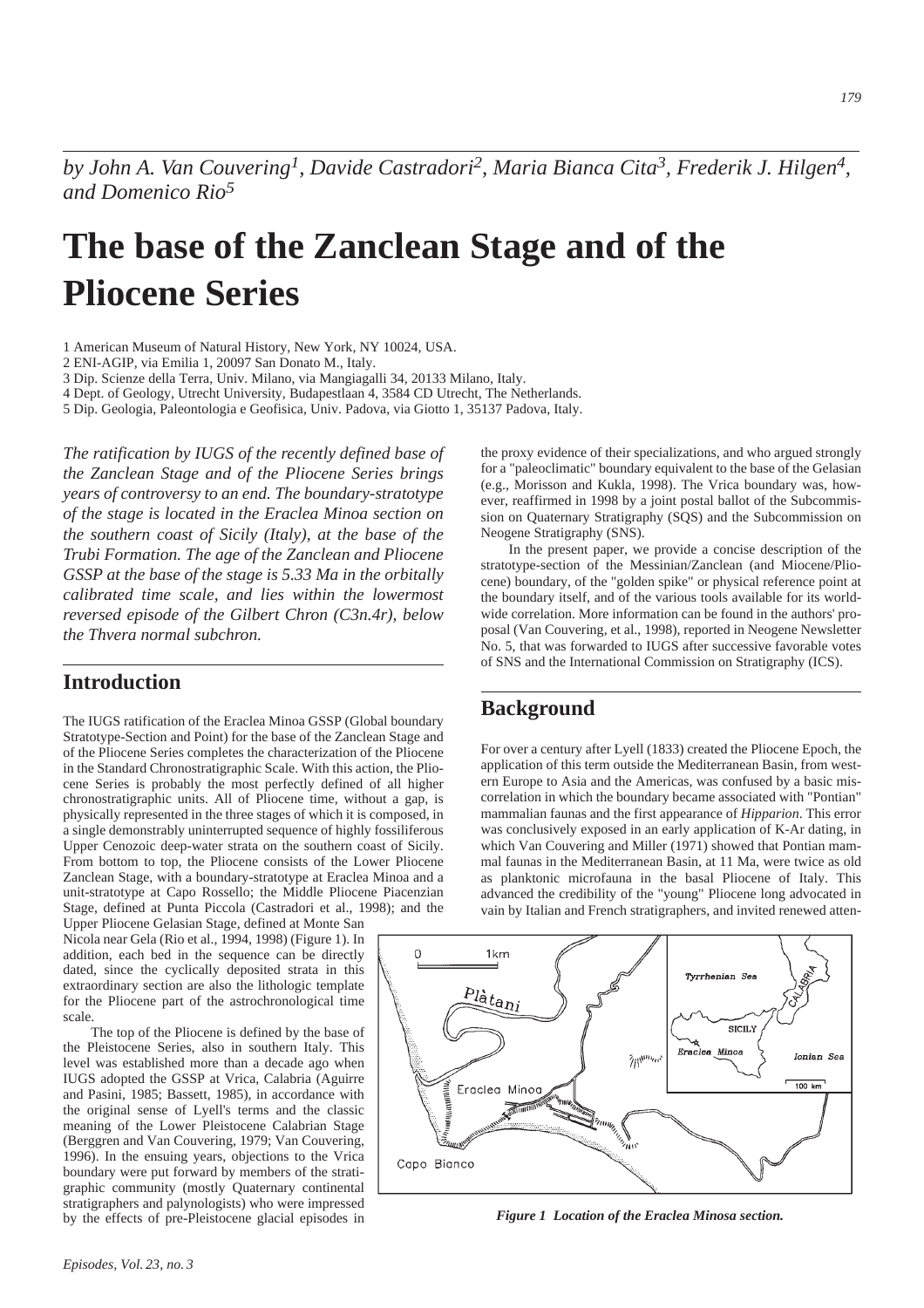tion to the neglected historic origins of Cenozoic chronostratigraphy in southern Europe. Shortly thereafter, the discovery of huge thicknesses of evaporites beneath the floor of the Mediterranean basin (Hsü, Ryan and Cita, 1973) proved the complete desiccation of the Mediterranean Basin at the end of the Miocene, vindicating the prophetic vision of a "Messinian Salinity Crisis" put forward by the Sicilian micropaleontologist Giuliano Ruggieri (e.g., Ruggieri, 1967) based on the remarkable exposures of Upper Cenozoic deepsea strata in the Sicilian nappes.

The rehabilitation of the Pliocene began when Cita (1975a) designated the exposures of Lower Pliocene Trubi marl at Capo Rossello, Sicily (Cita and Gartner, 1973) as the unit-stratotype of the Zanclean Stage. She proposed that the base of the stage, at the knifesharp but concordant contact with fluvio-lacustrine Arenazzolo sands of the Messinian Stage, should be considered as the base of the Pliocene Series. This proposal formally recognized the long-held usage of this boundary in the Mediterranean Basin. It was also fully consistent with Lyell's (1835) observation of the marked difference between his Miocene and Pliocene macrofaunas in southern Europe, to which he alluded in distinguishing these epochs. In the light of the new deep-sea information, these epochal differences must be ascribed to the destruction of the Miocene communities during the Messinian Salinity Crisis. Thus, to identify the oldest Pliocene strata with the return of open marine conditions at the base of the Zanclean seems to be precisely consistent with Lyell's original meaning and intent.

Following Cita's proposal, a heated dispute erupted between those stratigraphers who agreed that the Zanclean definition embodied the historical sense of the Pliocene, unchanged throughout the Mediterranean Basin since Lyell's time, and those who advocated an extra-Mediterranean definition of the boundary in order to better serve the operational requirements of modern normative stratigraphy (Remane et al., 1996). The debate centered on the global correlatability of the Messinian-Zanclean boundary, because of the lack of fossil control below the dramatic stratigraphic discontinuity at the base of the Trubi.

In pursuit of an extra-Mediterranean definition, an independent GSSP for the base of the Pliocene Series was formally proposed at Bou Regreg, on the Atlantic coast of Morocco, by a working group of the Subcommission on Neogene Stratigraphy (SNS) organised in 1986 under the chairmanship of R.H. Benson. The proposed boundary was located in an open-marine sequence at a level coincident with the base of the Gilbert Chron (Benson and Rakic El-Bied, 1996; see also Benson and Hodell, 1994), several hundred thousand years older than the base of the Zanclean and unconnected with any stage boundary.

At the same time, studies of the Messinian and Zanclean strata along the Capo Rossello coastline showed that the cyclic alternations of marl and carbonate beds in the Zanclean could be precisely aligned with mathematical projections of orbitally-forced variations in global climate, offering a refined and reliable correlation of the base of the stage worldwide (Zijderveld et al., 1991; Hilgen, 1991a, b). These authors documented an exceptional section at Eraclea Minoa where the basal Trubi is well exposed overlying a thick section of Messinian strata, in contrast to the severely localized (and actively eroding) exposure of the upper meter or so of the Messinian at the base of the Trubi cliffs at Capo Rossello. In view of this, Hilgen and Langereis (1993) suggested that a boundary-stratotype for the Zanclean, and thus the GSSP for the base of the Pliocene, should be located at Eraclea Minoa.

In an effort to reconcile the historical and the practical, Suc et al. (1997) proposed to locate the Pliocene boundary in the Bou Regreg section, but at a level correlative with the base of the Zanclean within the Mediterranean Basin. These authors pointed to oxygen isotope variations (see discussion below) as indicators of paleoceanographic changes related to the end of the desiccation event.

In spring 1997, a majority of SNS considered the opposing concepts and voted to retain the base of the Pliocene coincident with the base of the Zanclean Stage, as defined at Eraclea Minoa. A formal proposal to this effect, prepared by the authors in 1998, was overwhelmingly approved by SNS (24 in favor, 3 against, two abstentions) and forwarded to ICS in November 1998. Following a postal ballot, ICS accepted the Eraclea Minoa proposal in March 1999 and forwarded it for final ratification by the Executive Committee of **IUGS** 

# **Motivation**

To the extent that the base of the Zanclean Stage, which in turn defines the base of the Pliocene Series, is marked by lithologic and above all by paleontologic changes, it deviates from the recommendation that a chronostratigraphic boundary should be defined in a marine section with a continuous record above and below the boundary (Remane et al., 1996; Salvador, 1994), as its critics have pointed out. On the other hand, the basin-wide discontinuity itself has been the sole criterion for the base of the Zanclean Stage for more than a century (cf. Roda, 1971). To locate the base of the Zanclean at any other level—higher in the Trubi, for instance, or down within the Messinian section (see below)—would violate the more compelling recommendation (e.g., Salvador, 1994, p. 24) that a boundary should not be defined in a way that conflicts with established and accepted usage. Moreover, in regard to the fundamental objective of all promulgated international guidelines (Hedberg, 1976; Cowie et al., 1986; Salvador, 1994; Remane et al., 1996), recent research demonstrates that in this case the historically justified boundary horizon can be correlated by multiple lines of evidence with reliable precision, as well as if it were in a fully continuous sequence.

Remane et al. (1996) clearly state that not all the requirements of a perfect GSSP "... can be fulfilled in every case, but the fact that all GSSPs are voted by ICS in accordance with the present Guidelines insures that flexibility will not degenerate to arbitrariness." We believe that the Zanclean GSSP, as reported here, is a case history of the circumstances under which a careful and fully informed exception to stratigraphic continuity across a boundary is justified, in order to conserve a clearly recognized and widely used (and useful) definition. The information gathered by the opponents to this proposal also contributed significantly to knowledge of the stratigraphy and history of the interval that frames the GSSP.

# **The Zanclean Stage**

The Zanclean Stage was defined by Seguenza (1868) as the lower part of the Pliocene, to complement Mayer's Astian Stage in the upper Pliocene (see also Vai, 1997, for a review). The term was first mentioned, however, the year before by Mayer (1867) in his original definition of the Messinian Stage, which he designated as a unit encompassing the entire interval between Tortonian and Astian. The name derives from Zanclea, the classical name of Messina, and the archetypal Zanclean strata crop out in the Gravitelli valley, 4 km NW of the center of that city. The lower part of the sequence, identified by Seguenza as "marnes blanches à foraminifères", is overlain by sands also rich in microfossils but with abundant macrofossils. These sands are now considered to belong to the Piacenzian, leaving the white marls to exemplify the true Zanclean. At Gravitelli the white marls, some 10 to 15 m thick (Roda, 1971), rest on a "puissante formation de sables sans fossiles", which after Seguenza's revision became the uppermost levels of a more restricted Messinian. A collection of Late Miocene mammal fossils noted by Seguenza (1907) in the lower part of the Messinian at Gravitelli has since been lost.

The white marls of the Gravitelli section belong to the Trubi Formation, a rhythmically bedded foraminiferal pelagic ooze widely exposed in the Upper Cenozoic nappes of Sicily and Calabria, and encountered in cores from many different parts of the Mediterranean Basin (Figure 2). This facies has been considered the quintessential manifestation of the Zanclean for over a century (Roda, 1971). Because the Gravitelli exposures are now largely inaccessible, a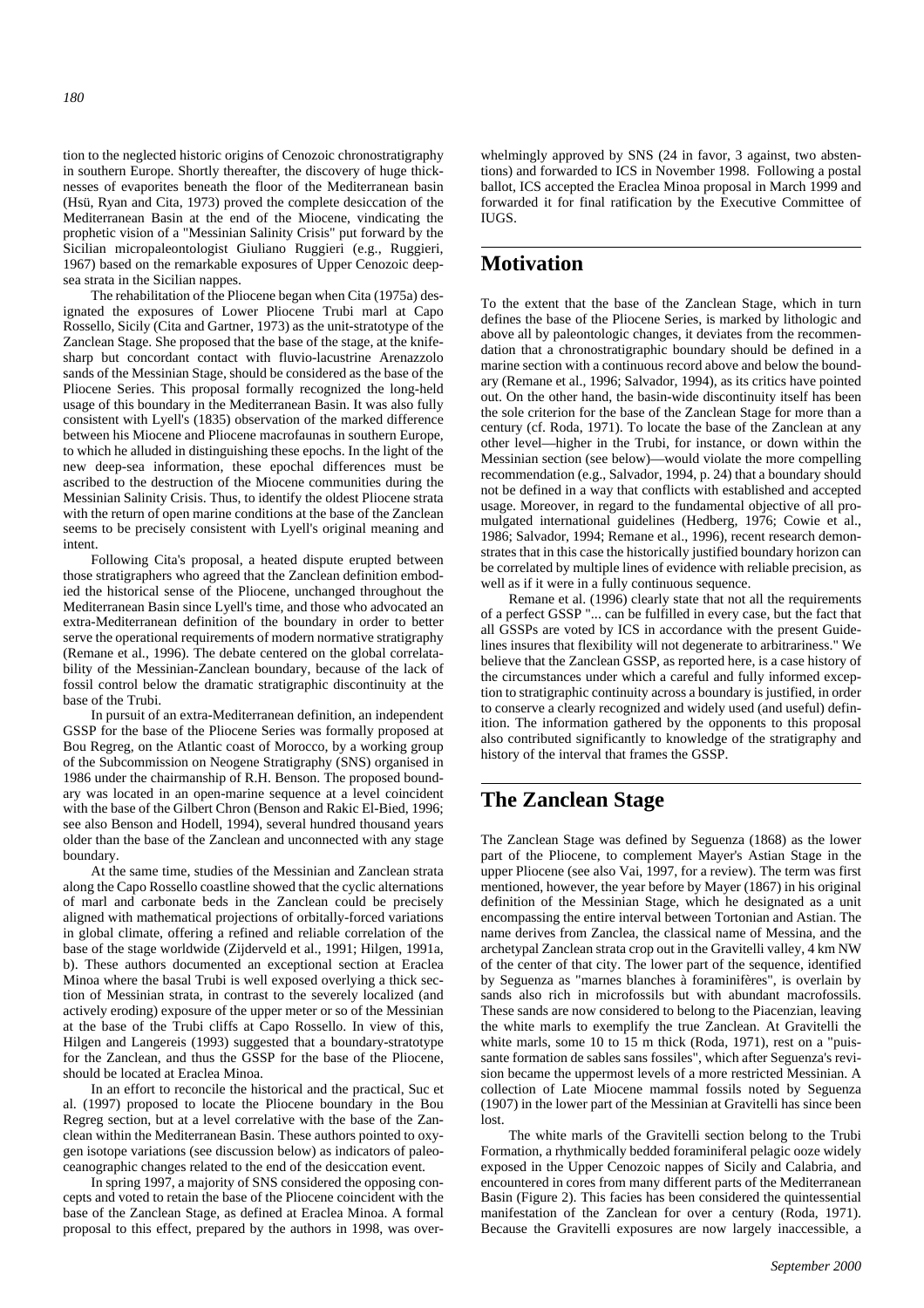Zanclean stratotype was formally designated and described by Cita and Gartner (1973; see also Cita, 1975a) in sea cliffs at Capo Rossello, on the southern coast of Sicily west of Agrigento, where the Trubi exceeds 100 m in thickness and is presumably more complete than at Gravitelli. In this section, as at Gravitelli, the base of the Trubi marls is in conformable contact with dark, sandy clays of the Upper Messinian "Arenazzolo", an alluvial unit deposited under shallow nonmarine conditions, and which is seen elsewhere (i.e., at Eraclea Minoa) to rest on thick "Gessoso-solfifera" gypsum-anhydrite deposits that represent the final stages of marine desiccation in the basin.

The criteria for correlation of the base of the Zanclean as a global standard stage are different outside the Mediterranean Basin than within it. The sharp physical transition from shallow water to deep-water deposits at the end of the Messinian Salinity Crisis in the Mediterranean is not seen, as such, in other ocean basins. Therefore, the position of the base of the Zanclean with respect to as many stratigraphic parameters as possible must be precisely assessed to allow for the extra-Mediterranean recognition and traceability of the boundary.

During the last decade, detailed field work on the rhythmites of the Trubi and the overlying Monte Narbone formation in southern Sicily has built up a sequence of lithologic cycles that correspond with orbitally forced climate change from the base of the Pliocene to the middle Pleistocene (e.g., Hilgen, 1987, 1990, 1991a, b; Langereis and Hilgen, 1991; Zijderveld et al., 1991; Lourens et al. 1996; Lourens et al., 1996; Lourens et al., 1997). The cyclic limestonemarl and marl-sapropel alternations of this succession record every single fluctuation of the Earth's precessional parameter, in turn modulated by orbital eccentricity, within this time interval. Citing this control, Hilgen (1991a, b) presented a continuous astrochronologic *181*

calibration of the lithostratigraphic record for the Upper Cenozoic. Later on, the influence of obliquity was also recognized in the lithologic record and the astronomical calibration was slightly adjusted and improved (Lourens et al., 1996).

It is within this astrocyclostratigraphic framework that the nannofossil and foraminifer biostratigraphy (e.g., Rio et al., 1990; Sprovieri, 1992, 1993) and the magnetostratigraphy (e.g., Zachariasse et al., 1989, 1990; Zijderveld et al., 1991; Langereis & Hilgen, 1991) of the Mediterranean Plio-Pleistocene are calibrated in time. In this context, the base of the Pliocene, as defined, can be recognized and correlated worldwide.

# **Description of the boundary**

The Eraclea Minoa section (lat. 37˚23'30''N, long. 13˚16'50''E) is the basal segment of the Rossello Composite Section (Langereis & Hilgen, 1991), which continues in overlapping sections to the east in sea cliffs at Capo Rossello, Punta di Maiata, Punta Grande and Punta Piccola. This composite section constitutes the Lower and Middle Pliocene part of the stratigraphic reference for the Astronomical Polarity Time Scale or APTS (Hilgen, 1991a, 1991b; Lourens et al., 1996). The stratotype-section is represented on the Carta Topografica d'Italia in the 1:25,000 series, Foglio 266 (Sciacca), Quadrante II, Tavoletta S.O. Capo Bianco.

The Eraclea Minoa section crops out continuously in a steep wave-cut bluff, approximately 30 m high and 500 m long, that rises behind the summer home community of Eraclea Minoa (Figures 1, 3). The bluff is parallel with, and about 500 m inland from, the modern beach. The basal Zanclean contact, adopted as GSSP, is very well exposed where white Trubi marl rests on dark brown Arenaz-



*Figure 2 Geological sketch map of the central-southern Sicily showing the distribution of Pliocene and Pleistocene sediments across the thrust-belt ("Caltanissetta Basin") and the adjacent foredeep. Inset: location of Sicily in the Apenninic-Maghrebian thrust belt. H—Hyblean plateau. (after Butler et al., 1995; modified by Cita et al., 1996).*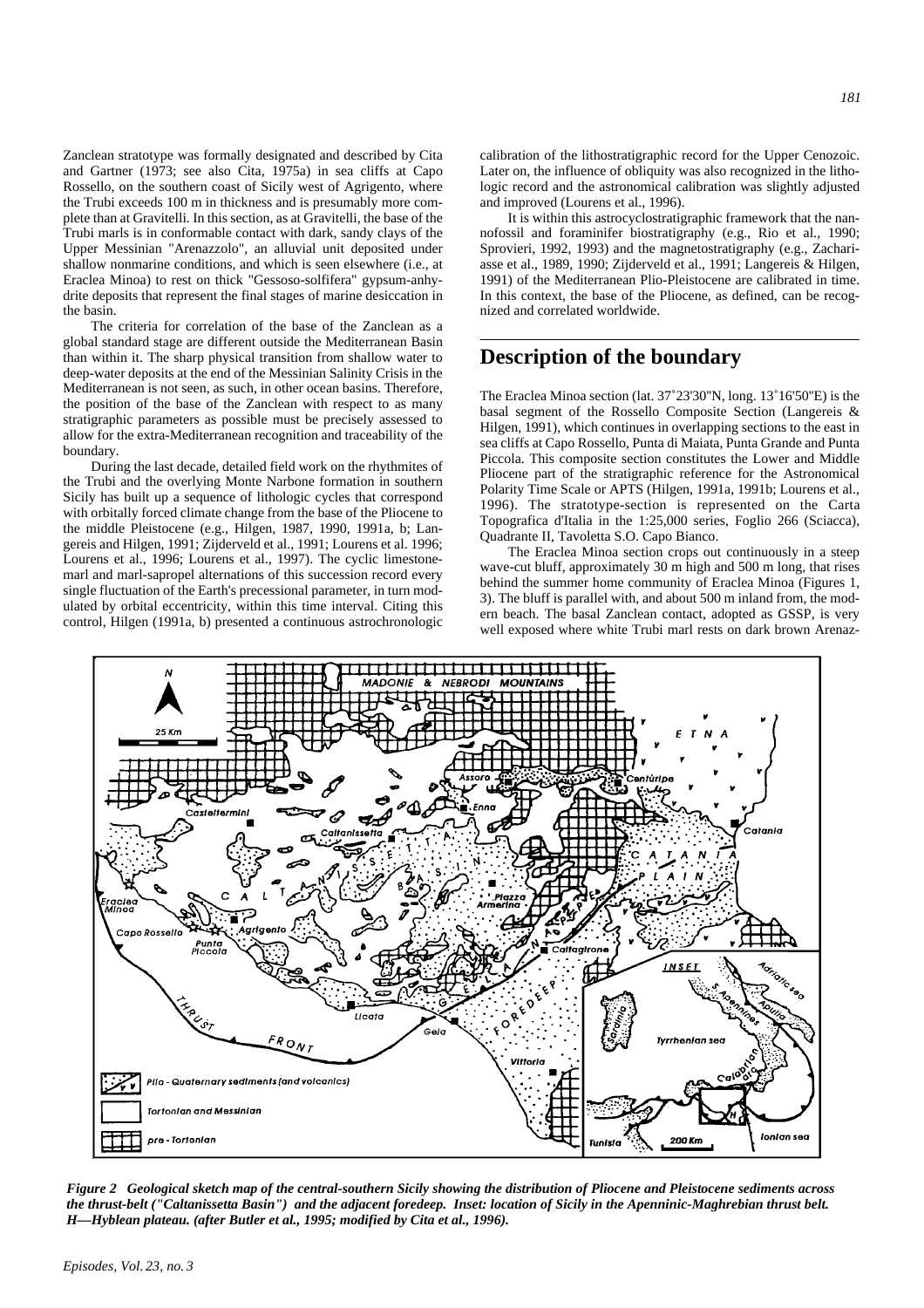



*Figure 3 A view of the Eraclea Minoa section, GSSP of the Zanclean Stage and of the Pliocene Series.*

zolo sands and marls approximately 75 m from the west end of the exposed section.

Stratigraphically below the contact, about 10 m of nonmarine Arenazzolo sands and marls are seen above a 200-m section of gypsiferous strata representing the upper hypersaline facies, or Gessoso-Solfifera, of the Messinian (Cita et al., 1978; Schreiber, 1997). The upper contact of the Trubi with Middle Pliocene strata is obscured by Pleistocene terrace to the west.

Access to the main face of the exposure is unrestricted, in all seasons. The exposure can be reached via informal paths between the houses along its foot, and also via public land at its far western end, at the point where the frontage road turns sharply towards the beach.

The Rossello Composite Section is situated in the Caltanissetta Basin, part of a major tectonic element known as Gela nappe or Gela thrust system (Ogniben, 1969; Butler et al., 1995). The paleodepositional setting is inferred to be an open marine slope-basin (Brolsma, 1978), and the benthic assemblage suggests a water depth of about 600–800 m (Sgarrella et al., 1997, and references therein).

The stratigraphic characteristics of the lower Zanclean Stage, detailed in exposures all along the southern coast of Sicily and Ionian Calabria (Figures 4, 5) and including bed-by-bed cyclostratigraphy as well as detailed magnetostratigraphy and biostratigraphy (e.g. Cita and Gartner, 1973; Cita, 1975b; Rio et al., 1984; Zijderveld et al., 1986, 1991; Hilgen, 1987; Hilgen and Langereis, 1988; Zachariasse et al., 1989, 1990; Langereis and Hilgen, 1991; Sprovieri, 1992, 1993; Di Stefano et al., 1996) are completely represented in the Trubi marls at Eraclea Minoa. In particular, the recognition here of the base of the Thvera magnetic event (C3n.4n) in association with precession cycle 5, just above the base of the Zanclean, is of paramount importance.

It has been assumed that the base-Zanclean discontinuity, which is recognized throughout the Mediterranean Basin in one context or another, was created in a sudden, catastrophic flooding of the basin in a dramatic end to the Messinian Desiccation Event (Hsü, Ryan and Cita, 1973). The worldwide potential for correlating the effects of such a rapid redistribution of the global watermass is an important reason for retaining this level as the Pliocene Series boundary. We must be confident, therefore, that the basin refilled as rapidly as has been supposed, and for this it should be sufficient to demonstrate that the boundary is in fact synchronous at different paleoelevations in the basin.

In the type exposure, the Messinian evaporites and Zanclean marls in the Eraclea Minoa section, according to paleoenvironmental estimates (see above), were not deposited on the Mediterranean abyssal floor, but on a basin slope at a water depth of 800 m or less. In fact, Butler and others (1995) have suggested that the Caltanisetta Basin may have been tectonically isolated within the developing Gela Nappe, with a depositional history unrelated to that of the main basin. The recent coring in ODP Legs 160 and 161 appears, however, to suggest that the reestablishment of open marine conditions on the abyssal floor of the basin was at the same time as in the Zanclean of the Caltanisetta basin. In particular, Iaccarino et al. (1999) clearly show how the same stratigraphic signatures, in the same relative order as in the Eraclea Minoa stratotype, are recorded in the basal Zanclean along a W-E transect from the Alboran Sea to the Eratosthenes Seamount. The lack of measurable diachrony supports the assumption that the base of the Zanclean is an isochronous horizon generated during a geologically instantaneous refilling of the main basin.

# **Definition, age and correlation of the physical reference point**

The beginning of the Pliocene, so defined, is readily correlated outside the Mediterranean (contra Benson and Hodell, 1994; Benson and Rakic-El Bied, 1996). The base of the carbonate bed marking the small-scale stratigraphic cycle 1 (Hilgen, 1987; Hilgen and Langereis, 1988; Langereis and Hilgen, 1991) at the base of the Zan-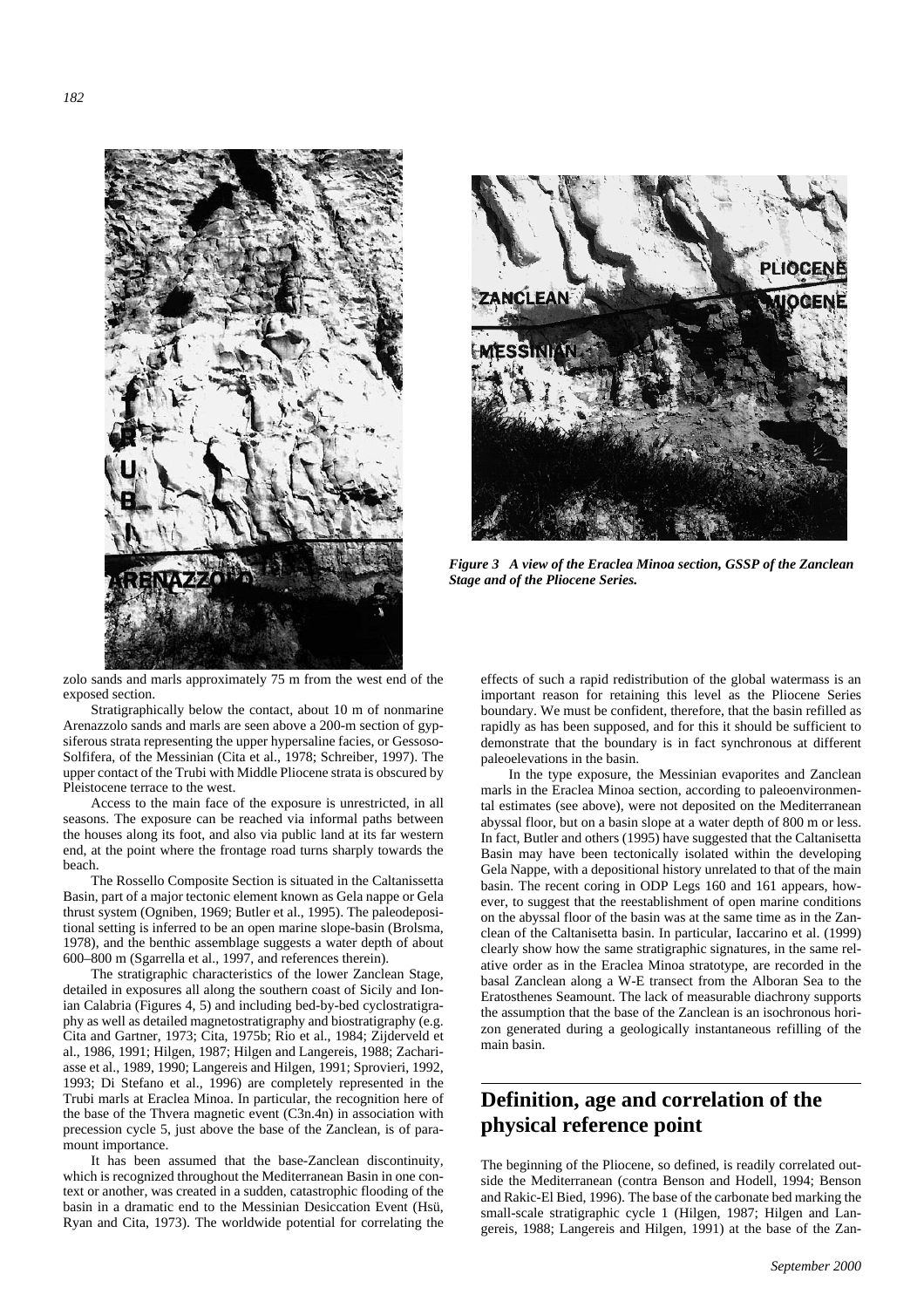

*Figure 4 Review of the magnetostratigraphy, biostratigraphy and cyclostratigraphy of Miocene/Pliocene boundary sections of the Trubi Formation in southern Calabria and Sicily. Numbered biostratigraphic correlation refer to (1) base* **Sphaeroidinellopsis** *acme, (2) top* **Sphaeroidinellopsis** *acme, and (3) first substantial increase in* **G. margaritae** *(after Hilgen and Langereis, 1993).*

clean Stage in the Eraclea Minoa section corresponds to insolation cycle 510 counted from the present, with an astrochronologic age of 5.33 Ma (Lourens et al., 1996). This exact level can be lithostratigraphically documented in the cyclic sequences of climate-sensitive depositional settings (i.e., high-productivity basins, abyssal floors), as well as by the orbitally-forced geochemical and isotopic variations exemplified in many ODP Sites drilled in recent years (e.g. Leg 138: Shackleton et al., 1995; Leg 154: Shackleton and Crowhurst, 1997; Backman and Raffi, 1997).

A second, highly reliable criterion is the base of the Thvera magnetic event (C3n.4n of Cande and Kent, 1992, 1995), dated to 5.236 Ma (Lourens et al., 1996), and only 96 kyrs (5 precession cycles) younger than the proposed GSSP. This is a useful guide to the boundary in continental, igneous and non-cyclic marine deposits, as well as being a good anchor point for cyclostratigraphic or isotopic calibration of the boundary itself.

Calcareous nannofossils (coccoliths) afford the best marine biostratigraphic tool for the correlation of the boundary outside the Mediterranean. Three important biological events, recognizable on a global scale and included in the standard zonations of Martini (1971) and Okada and Bukry (1980), take place very close to the proposed Zanclean (and Pliocene) GSSP. The first of these, ranked by proximity to the boundary, is the first occurrence of *Ceratolithus acutus*, calibrated at 5.37 Ma in the equatorial Atlantic (Backman and Raffi, 1997), just 40 kyr earlier than the proposed GSSP. It should be noted that specimens of *C. acutus* have been reported down to the very basal Zanclean of the Mediterranean area (Cita and Gartner, 1973; Castradori, 1998). The second is the disappearance of *Triquetrorhabdulus rugosus*, calibrated at about 5.23 Ma both in lowermost Zanclean beds in the Mediterranean (Di Stefano et al., 1996; Castradori, 1998) and in the equatorial Atlantic Ocean (Backman

and Raffi, 1997). The third is the last occurrence of *Discoaster quinqueramus*. Although not recorded in the Mediterranean due to the Salinity Crisis, this event is dated outside the Mediterranean in Chron C3r at 5.537 Ma (Backman and Raffi, 1997).

Probably of more limited (Mediterranean) applicability is the base of a paracme of *Reticulofenestra pseudoumbilicus* in cycle 6 (Di Stefano et al., 1996).

In terms of planktonic foraminiferal biostratigraphy, the first appearances of *Globorotalia tumida* and *Globorotalia sphericomiozea* have been calibrated in the uppermost Miocene at 5.6 Ma by Berggren et al. (1995), with reference to tropical/subtropical and transitional areas, respectively. Certain well-known Early Pliocene events within the Mediterranean, such as the *Sphaeroidinellopsis* Acme Zone (MPl1 of Cita, 1975b) that characterizes the first 10 precession-related lithologic cycles of the Zanclean, and the first common occurrence of *Globorotalia margaritae* at the top of this zone, have been shown to be of purely local significance (Benson and Rakic el-Bied, 1996). Two sinistral shifts of *N. acostaensis* have been recently reported from cycle 2 and 3 (Di Stefano et al., 1996) that may have more value in global correlation.

Shackleton, Hall, and Pate (1994) interpreted oxygen-isotope variations in planktonic foraminifera from ODP Site 846 as reflections of orbitally forced Late Neogene ice volume changes. In studies of the Salé core, near Bou Regreg, Hodell et al. (1994) identified 22 cycles between the isotope peaks TG2 to TG24 (where "TG" means "pre-Thvera", and the even-numbered peaks denote glacioeustatic lows), in a section spanning the lowest part of Chron C3r down to the uppermost part of Chron C4n. Suc et al. (1997) suggested that the TG5 "interglacial" or highstand peak near the top of the core could be correlated to the base of the Zanclean. At the same time, Lourens et al. (1996) identified the TG2 and TG4 lowstand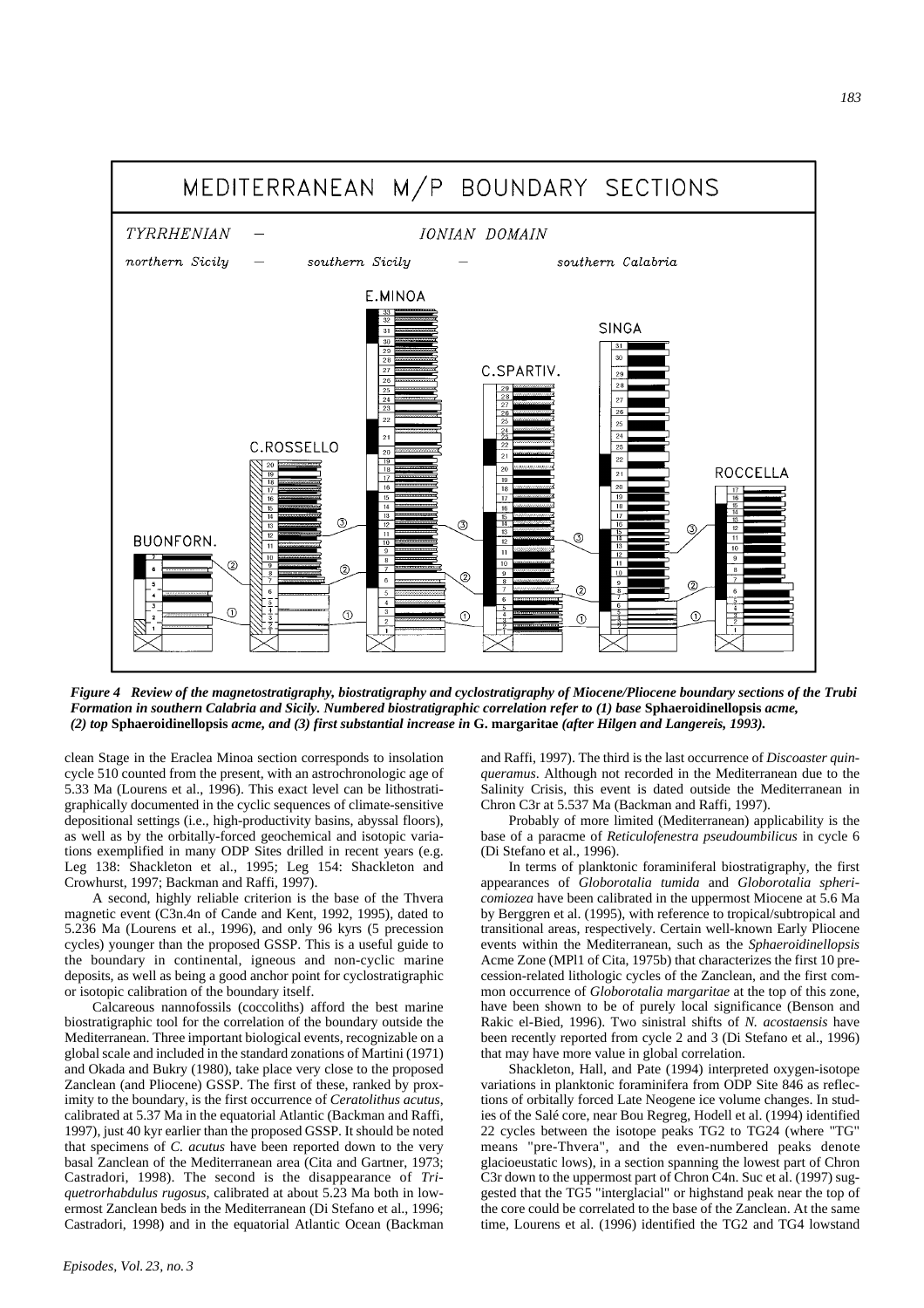

*Figure 5 Chronology of the Rossello Composite Section based on the correlation of small-scale carbonate cycle patterns to the La 90(1,1) (Laskar, 1990; Laskar et al., 1993) precession and 65˚ N summer insolation curves (Hilgen, 1991b; Lourens et al., 1996a) (after Lourens et al., 1996a).*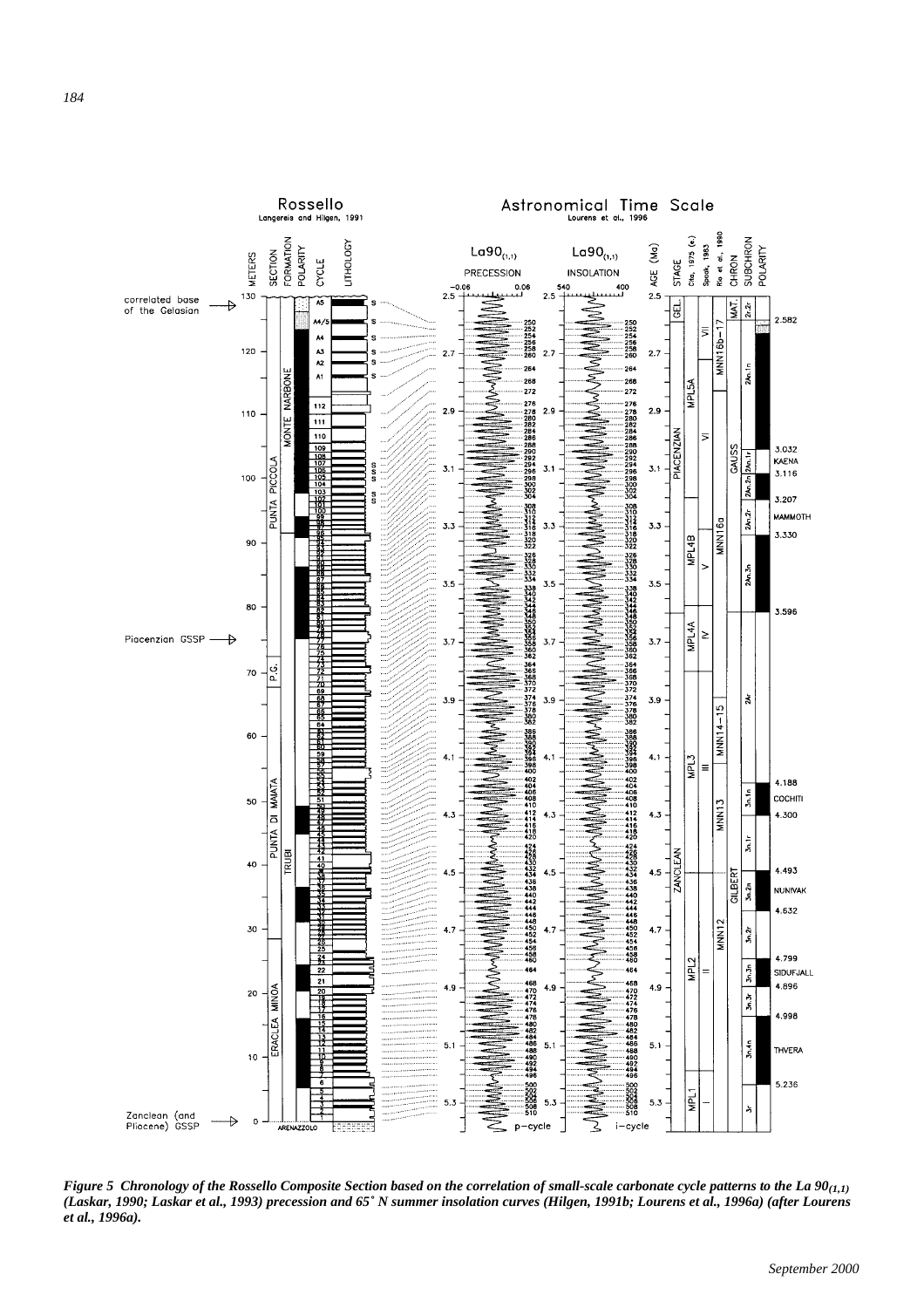peaks in the lowermost, pre-Thvera part of the basal Trubi, and correlated them with the isotope stratigraphy in ODP Sites 846 and 677 (Shackleton et al., 1995). This clearly suggests that the isotopic signature of highstand stage TG5 and the sedimentary signature of insolation peak 510 are genetically related, although this crucial link has not yet been documented. Nevertheless, it is reasonable to assume that the final breach of a steadily degrading Gibraltar barrier would have been facilitated by a transient rise in sea level. The TG5 highstand may thus be considered as a nearly, and probably exactly coincident marker for the base of the Pliocene worldwide, as suggested by Suc et al.(1997).

The re-establishment of saline reflux plumes from the Gibraltar portal, as seen in deep Atlantic cores at about 5 Ma, has been correlated by Zhang and Scott (1996) to the refilling of the Mediterranean at the beginning of the Zanclean. Possible effects of the boundary event are also seen in extra-Mediterranean coral reef sequences that record sharp sea-level changes associated with the Messinian Salinity Crisis. Cores from the Great Bahama Bank show an exposure surface capping Messinian reefs overlain by Lower Pliocene deeper shelf carbonates (McKenzie, Spezzaferri and Isern, 1997), suggesting a sudden drawdown (Mediterranean refilling) and then recovery of water depth on the subsiding bank. Similarly, Aharon et al. (1993) reported that drilling on Niue atoll on the margin of the Tonga Trench, where progressive Neogene uplift allows resolution of closely-spaced events, shows repeated eustatic sea-level changes of 10 m amplitude culminating in at least 30 m of sea-level drop dated to 5.26 Ma, close to and possibly (given precision margins) synchronous with the Zanclean infilling. Similar stratigraphic features reflecting the abnormally sharp change in sea level at the boundary (Hsü, Ryan and Cita, 1973) may be sought in continuous sections elsewhere, offering a correlation tool unique to the Zanclean GSSP.

## **Conclusion**

The Subcommission on Neogene Stratigraphy has completed a major step in characterizing a Global Chronostratigraphic Scale for the Neogene, with the adoption of a formal definition of the Zanclean Stage as the lowest constituent of the Pliocene Series. It completes the designation of global standard Pliocene stages, following the definition of the Upper Pliocene Gelasian Stage (Rio et al., 1998) and the Middle Pliocene Piacenzian Stage (Castradori et al., 1998), in a single uninterrupted deep-marine sequence that is also the global template for the astrochronometric time scale. The base of the Zanclean, while represented in a regional lithological and paleontological discontinuity, is therefore precisely dated and correlatable in modern cyclostratigraphy and isotope stratigraphy, and is well constrained paleomagnetically and in terms of deep-sea micropaleontology. As a further important attribute, the base of the Zanclean is the historic definition for the Pliocene in the Mediterranean literature, and corresponds faithfully to Lyell's original meaning.

The Subcommission on Neogene Stratigraphy is now facing the even harder task of defining boundary-stratotypes for the Miocene stages. It is encouraging, however, to note that the Messinian Stage boundary-stratotype, as the first of these, has been formally accepted and ratified in the meantime.

## **Acknowledgments**

It is impossible to acknowledge all the colleagues, on field trips, in discussions, and in publications, who have contributed to this study. Nevertheless, we cannot omit expressing our deep appreciation to comrades who have, over the years, made the Salinity Crisis such an interesting experience: W.H. Benson, W.A. Berggren, R. Catalano, M.B. Cita, A. Decima, E. Di Stefano, C.A. Drooger, S. Iaccarino, C.G. Langereis, J. McKenzie, F. Ricci Lucchi, W.B.F. Ryan, B.C. Schreiber, and R. Sprovieri. We also acknowledge our debt to the late Carlo Sturani and Giuliano Ruggieri.

#### **References**

- Aguirre, E., and Pasini, G., 1985, The Pliocene-Pleistocene Boundary: Episodes, v. 8, pp. 116-120.
- Aharon, P., Goldstein, S.L., Wheeler, C.W., and Jacobsen, G., 1993, Sealevel events in the South Pacific linked with the Messinian salinity crisis: Geology, v. 21, pp. 771-775.
- Backman, J., and Raffi, I., 1997, Calibration of Miocene nannofossil events to orbitally tuned cyclostratigraphies from Ceara Rise: Proceedings of the Ocean Drilling Program, Scientific Results, v. 154, pp. 83-99.
- Bassett, M., 1985, Towards a "common language" in stratigraphy: Episodes, v. 8, pp. 87-92.
- Benson, R.H., and Hodell D.A., 1994, Comment on "A critical evaluation of the Miocene/Pliocene boundary as defined in the Mediterranean": Earth and Planetary Science Letters, v. 124, pp. 245-250.
- Benson R.H., and Rakic el-Bied, K., 1996, The Bou Regreg Section, Morocco: proposed global boundary stratotype section and point of the Pliocene: Service Géologique de Maroc, Notes et Mémoires, v. 383, pp. 51-150.
- Berggren, W.A., and Van Couvering, J.A., 1979, The Quaternary, *in* Robison, R.A., and Teichert, C., eds., Treatise on Invertebrate Paleontology, Part A: Introduction: pp. A505-A543. Boulder, Colo., Geological Society of America.
- Berggren, W.A., Kent, D.V., Swisher III, C.C., and Aubry, M.-P., 1995, A revised Cenozoic geochronology and chronostratigraphy, *in* Berggren, W.A, Kent, D.V., and Hardenbol, J., eds., Geochronology, time scales and global stratigraphic correlations: A unified temporal framework for an historical geology: Tulsa: SEPM Special Volume, v. 54, pp. 129-212.
- Brolsma, M.J., 1978, Quantitative foraminiferal analysis and environmental interpretation of the Pliocene and topmost Miocene on the South coast of Sicily: Utrecht Micropaleontology Bulletin, v. 18, pp. 1-159.
- Butler, R.W.H., Lickorish, W.H., Grasso, M., Pedley, H.M., and Ramberti, L., 1995, Tectonics and sequence stratigraphy in Messinian basins, Sicily: constraints on the initiation and termination of the Mediterranean salinity crisis: Geological Society of America Bulletin, v. 107, pp. 425- 439.
- Cande, S.C., and Kent, D.V., 1992, A new geomagnetic polarity time scale for the Late Cretaceous and Cenozoic: Journal of Geophysical Research, v. 97(B10), pp. 13917-13951.
- Cande, S.C., and Kent, D.V., 1995, Revised calibration of the geomagnetic polarity time scale for the Late Cretaceous and Cenozoic: Journal of Geophysical Research, v. 100(B4), pp. 6093-6095.
- Castradori, D., 1998, Calcareous nannofossils in the basal Zanclean of Eastern Mediterranean: Remarks on paleoceanography and sapropel formation. Proceedings of the Ocean Drilling Program, Scientific Results, v. 160, pp. 113-123.
- Castradori, D., Rio, D., Hilgen, F.J., and Lourens, L.J., 1998, The Global Standard Stratotype-section and Point (GSSP) of the Piacenzian Stage (Middle Pliocene): Episodes, v. 21, pp. 88-93.
- Cita, M.B., and Gartner, S., 1973, Studi sul Pliocene e gli strati di passagio dal Miocene al Pliocene, IV. The stratotype Zanclean foraminiferal and nannofossil biostratigraphy: Rivista Italiana di Paleontologia e Stratigraphia, v. 79, pp. 503-558.
- Cita, M.B., 1975a, The Miocene-Pliocene boundary: history and definition, *in* Saito, T., and Burckle, L.D., eds., Late Neogene Epoch Boundaries: New York: Micropaleontology Press, Special Publication v. 1, pp. 1-30.
- Cita, M.B., 1975b, Studi sul Pliocene e gli strati di passaggio dal Miocene al Pliocene. VII. Planktonic foraminiferal zonation of the Mediterranean Pliocene deep sea record: Rivista Italiana di Paleontologia e Stratigrafia, v. 81, pp. 527-544.
- Cita, M.B., Wright, R.C., Ryan, W.B.F., and Longinelli, A., 1978, Messinian paleoenvironments: Reports of the Deep Sea Drilling Project, v. 42, pp. 1003-1035.
- Cowie, J.W., Ziegler, W., Boucot, A.J., Bassett, M.G., and Remane J., 1986, Guidelines and statutes of the International Commission on Stratigraphy (ICS): Courier Forschungs-Institut Senckenberg, v. 83, pp. 1-14.
- Di Stefano, E., Sprovieri, R., and Scarantino, S., 1996, Chronology of biostratigraphic events at the base of the Pliocene: Palaeopelagos, v. 6, pp. 401-414.
- Hedberg, H.D., ed., 1976, International Stratigraphic Guide: a Guide to Stratigraphic Classification, Terminology, and Procedure: New York: John Wiley & Sons, 200 pp.
- Hilgen, F.J., 1987, Sedimentary rhythms and high-resolution chronostratigraphic correlations in the Mediterranean Pliocene: Newsletters in Stratigraphy, v. 17, pp. 109-127.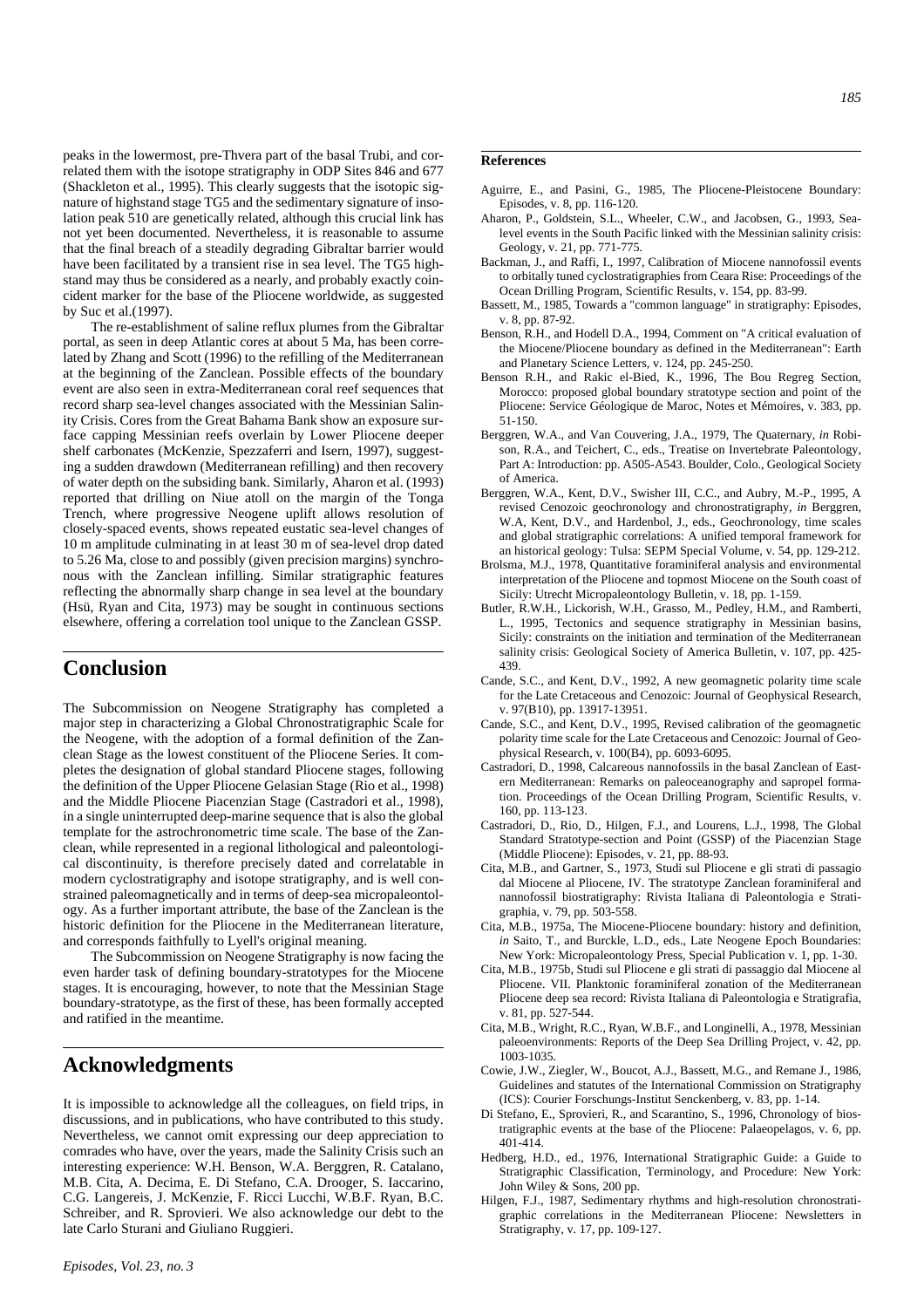- Hilgen, F.J., 1991a, Astronomical calibration of Gauss to Matuyama sapropels in the Mediterranean and implication for the Geomagnetic Polarity Time Scale: Earth and Planetary Science Letters, v. 104, pp. 226-244.
- Hilgen, F.J., 1991b, Extension of the astronomically calibrated (polarity) time scale to the Miocene/Pliocene boundary: Earth and Planetary Science Letters, v. 107, pp. 349-368.
- Hilgen, F.J., and Langereis, C.G., 1988, The age of the Miocene-Pliocene boundary in the Capo Rossello area (Sicily): Earth and Planetary Science Letters, v. 91, pp. 214-222.
- Hilgen, F.J., and Langereis C.G., 1993, A critical evaluation of the Miocene/Pliocene boundary as defined in the Mediterranean: Earth and Planetaryt Science Letters, v. 118, pp. 167-179.
- Hodell, D.A., Benson, R.H., Kent, D.V., Boersma, A., and Rakic el-Bied, K., 1994, Magnetostratigraphic, biostratigraphic, and stable isotope stratigraphy of an Upper Miocene drill core from the Salé Briqueterie (northwestern Morocco): a high-resolution chronology for the Messinian Stage: Paleoceanography, v. 9, no. 6, pp. 835-855.
- Hsü, K.J., Ryan, W.B.F., and Cita M.B., 1973, Late Miocene desiccation of the Mediterranean: Nature, v. 242, pp. 240-244.
- Iaccarino S., Castradori D., Cita M.B., Di Stefano E., Gaboardi S., McKenzie J.A., Spezzaferri S., and Sprovieri R., 1999, The Miocene/Pliocene boundary and the significance of the earliest Pliocene flooding in the Mediterranean, *in* Proceedings of the Mediterranean Paleoceanography Conference, Erice (September, 1997): Memorie della Società Geologica Italiana, v. 54, pp.109-132.
- Langereis, C.G., and Hilgen, F.J., 1991, The Rossello composite: a Mediterranean and global reference section for the Early to early Late Pliocene: Earth and Planetary Science Letters, v. 104, pp. 211-225.
- Lourens, L.J., Antonarakou, A., Hilgen, F.J., Van Hoof, A.A.M., Vergnaud-Grazzini, C., and Zachariasse, W., 1996, Evaluation of the Plio-Pleistocene astronomical timescale: Paleoceanography, v. 11, pp. 391-413.
- Lourens, L.J., Hilgen, F.J., Raffi, I., and Vergnaud-Grazzini, C., 1996, Early Pleistocene chronology of the Vrica section (Calabria, Italy):Paleoceanography, v. 11, pp. 797-812.
- Lourens, L.J., Antonarakou, A., Hilgen, F.J., Van Hoof, A.A.M., Vergnaud-Grazzini, C., and Zachariasse, W.J., 1997, Correction to "Evaluation of the Plio-Pleistocene astronomical time scale": Paleoceanography, v. 12, 527
- Lyell, C., 1833, Principles of Geology, Volume III. London: John Murray, 398 pp. (plus 109 pp.)
- Martini, E., 1971, Standard Tertiary and Quaternary calcareous nannoplankton zonation, *in* Farinacci, A., ed., Proceedings of the II Planktonic Conference, Roma 1970. Roma: Editori Tecnoscienza, pp. 739-785.
- Mayer-Eymar, K., 1867, Tableau des terrains tertiares supérieurs. IV édition. Zürich: Manz.
- McKenzie, J.A., Spezzaferri, S., and Isern, A., 1997, The Miocene/Pliocene boundary in the Mediterranean and Bahamas: implications for a global flooding event in the earliest Pliocene, *in* McKenzie, J., and Cita, M.B. , eds., International Conference on Neogene Mediterranean Paleoceanography, Erice, September 1997, Abstract Book, pp. 47-48.
- Morrison, R., and Kukla, G., 1998, The Pliocene/Pleistocene (Tertiary-Quaternary) boundary should be placed at about 2.6 Ma, not at 1.8 Ma. GSA Today, August 1998: 9.
- Ogniben, L., 1969, Schema introduttivo alla geologia del confine calabrolucano. Memorie della Società Geologica Italiana, v. 8, pp. 453-563.
- Okada, H., and Bukry, D., 1980, Supplementary modification and introduction of code numbers to the low-latitude coccolith biostratigraphic zonation (Bukry 1973, 1975). Marine Micropaleontology, v. 5, pp. 321-325.
- Remane, J., Bassett, M.G., Cowie, J.W., Gohrbandt, K.H., Lane, H.R., Michelsen, O., and Naiwen, W., 1996, Revised guidelines for the establishment of global chronostratigraphic standards by the International Commission on Stratigraphy (ICS). Episodes, v. 19, pp. 77-81.
- Rio, D., Raffi, I., and Villa, G., 1990, Pliocene-Pleistocene calcareous nannofossil distribution patterns in the western Mediterranean: Proceedings of the Ocean Drilling Program, Scientific Results, v. 107, pp. 513-535.
- Rio, D., Sprovieri, R., and Raffi, I., 1984, Calcareous plankton biostratigraphy and biochronology of the Pliocene-Lower Pleistocene succession of the Capo Rossello area, Sicil: Marine Micropaleontology, v. 9, pp. 135-180.
- Rio, D., Sprovieri, R., Castradori, D., and Di Stefano, E., 1998, The Gelasian Stage (Upper Pliocene): a new unit of the Global Standard Chronostratigraphic Scale. Episodes, v. 21, pp. 82-87.
- Roda, C., 1971, Zanclean, *in* Carloni, G.C., Marks, P., Rutsch, R.F., and Selli, R., eds., RCMNS Stratotypes of Mediterranean Neogene stages. Giornale di Geologia, ser. 2, v. 35, pp. 237-243.
- Ruggieri, G., 1967, The Miocene and later evolution of the Mediterranean Sea, *in* Adams, C.G. and Ager, D.V., eds., Aspects of Tethyan biogeog-

raphy, London, Systematic Studies Association, Publication 7, pp. 283- 290.

- Salvador, A. ,ed., 1994, International Stratigraphic Guide: A Guide to Stratigraphic Classification, Terminology, and Procedure, Second Edition. Boulder: Geological Society of America, and Trondhjeim, International Union of Geological Sciences,  $x\dot{x} + 214$  pp.
- Schreiber, B.C., 1997, Field trip to Eraclea Minoa: Upper Messinian, *in* McKenzie, J., and Cita, M.B., eds., International Conference on Neogene Paleoceanography, Erice, September 1997, Excursion Book, pp. 72-80, Roma: Società Geologica Italiana.
- Seguenza, G., 1868, La Formation Zancléenne, ou recherches sur une nouvelle formation tertiaire, Societe Géologique de France, Bulletin, séries 2, v. 25, pp. 465-485.
- Seguenza, G., 1907, Nuovi resti di mammiferi pontici di Gravitelli presso Messina. Bolletin della Società Geologica Italiana, v. 26, pp. 89-122.
- Sgarrella, F., Sprovieri, R., Di Stefano, E., and Caruso, A., 1997, Paleoceanographic conditions at the base of the Pliocene in the Southern Mediterranean Basin. Rivista Italiana di Paleontologia e Stratigrafia, v. 103, pp. 207-220.
- Shackleton, N.J., Hall, M.A., and Pate, D., 1995, Pliocene stable isotope stratigraphy of ODP Site 846: Proceedings of the Ocean Drilling Program, Scientific Results, v. 138, pp. 337-355.
- Shackleton, N.J., and Crowhurst, S., 1997, Sediment fluxes based on an orbitally tuned time scale, 5 Ma to 14 Ma, Site 926. Proceedings of the Ocean Drilling Program, Scientific Results, v. 154, pp. 69-82.
- Shackleton, N.J., Crowhurst, S.J., Hagelberg, T.K., Pisias, N.G., and Schneider, D.A., 1995, A new late Neogene time scale: application to Leg 138 sites: Proceedings of the Ocean Drilling Program, Scientific Results, v. 138, pp. 73-101.
- Sprovieri, R., 1992, Mediterranean Pliocene biochronology: a high resolution record based on quantitative planktonic foraminiferal distribution: Rivista Italiana di Paleontologia e Stratigrafia, v. 98, pp. 61-100.
- Sprovieri, R., 1993, Pliocene-Early Pleistocene astronomically forced planktonic foraminiferal abundance fluctuations and chronology of Mediterranean calcareous plankton bio-events: Rivista Italiana di Paleontologia e Stratigrafia, v. 99, pp. 371-414.
- Suc, J.-P., Clauzon, G., and Gautier, F., 1997, The Miocene/Pliocene boundary: present and future, *in* Montanari, A., Odin, G.S., and Coccioni, R., eds., Miocene stratigraphy: an integrated approach. Amsterdam: Elsevier Science B.V., pp. 149-154.
- Vai, G.B., 1997, Twisting or stable Quaternary boundary? A perspective on the glacial Late Pliocene concepts. Quaternary International, v. 40, pp. 11-22.
- Van Couvering, J.A., 1996, Preface: the new Pleistocene, *in* Van Couvering, J.A., ed., The Pleistocene boundary and the beginning of the Quaternary, Cambridge University Press, pp. xi-xvii.
- Van Couvering, J.A., and Miller, J.A., 1971, Late Miocene marine and nonmarine time scale in Europe: Nature, 230: 559-563.
- Van Couvering, J.A., Castradori, D., Cita, M.B., Hilgen, F.J., and Rio, D., 1998, Global Standard Stratotype-section and Point (GSSP) for the Zanclean Stage and Pliocene Series: Neogene Newsletter, v. 5, pp. 22-54.
- Zachariasse, W.J., Gudjonsson, L., Hilgen, F.J., Langereis, C.G., Lourens, L.J., Verhallen, P.J.J.M., and Zijderveld, J.D.A., 1990, Late Gauss to early Matuyama invasions of *Neogloboquadrina atlantica* in the Mediterranean and associated record of climatic change: Paleoceanography, v. 5, pp. 239-252.
- Zachariasse, W.J., Zijderveld, J.D.A., Langereis, C.G., Hilgen, F.J., and Verhallen, P.J.J.M., 1989, Early Late Pliocene biochronology and surface water temperature variations in the Mediterranean. marine micropaleontology, v. 14, pp. 339-355.
- Zhang, J., and Scott, D.B., 1996, Messinian deep-water turbidites and glacioeustatic sea-level changes in the North Atlantic: Linkage to the Mediterranean Salinity Crisi: Paleoceanography, v. 11, pp. 277-297.
- Zijderveld, J.D.A., Hilgen, F.J., Langereis, C.G., Verhallen, P.J.J.M., and Zachariasse, W.J., 1991, Integrated magnetostratigraphy and biostratigraphy of the upper Pliocene-lower Pleistocene from the Monte Singa and Crotone areas in Calabria (Italy): Earth and Planetary Science Letters, v. 107, pp. 697-714.
- Zijderveld, J.D.A., Zachariasse J.W., Verhallen, P.J.J.M., and Hilgen, F.J., 1986, The age of the Miocene-Pliocene boundary: Newsletters in Stratigraphy, v. 16, pp. 169-181.